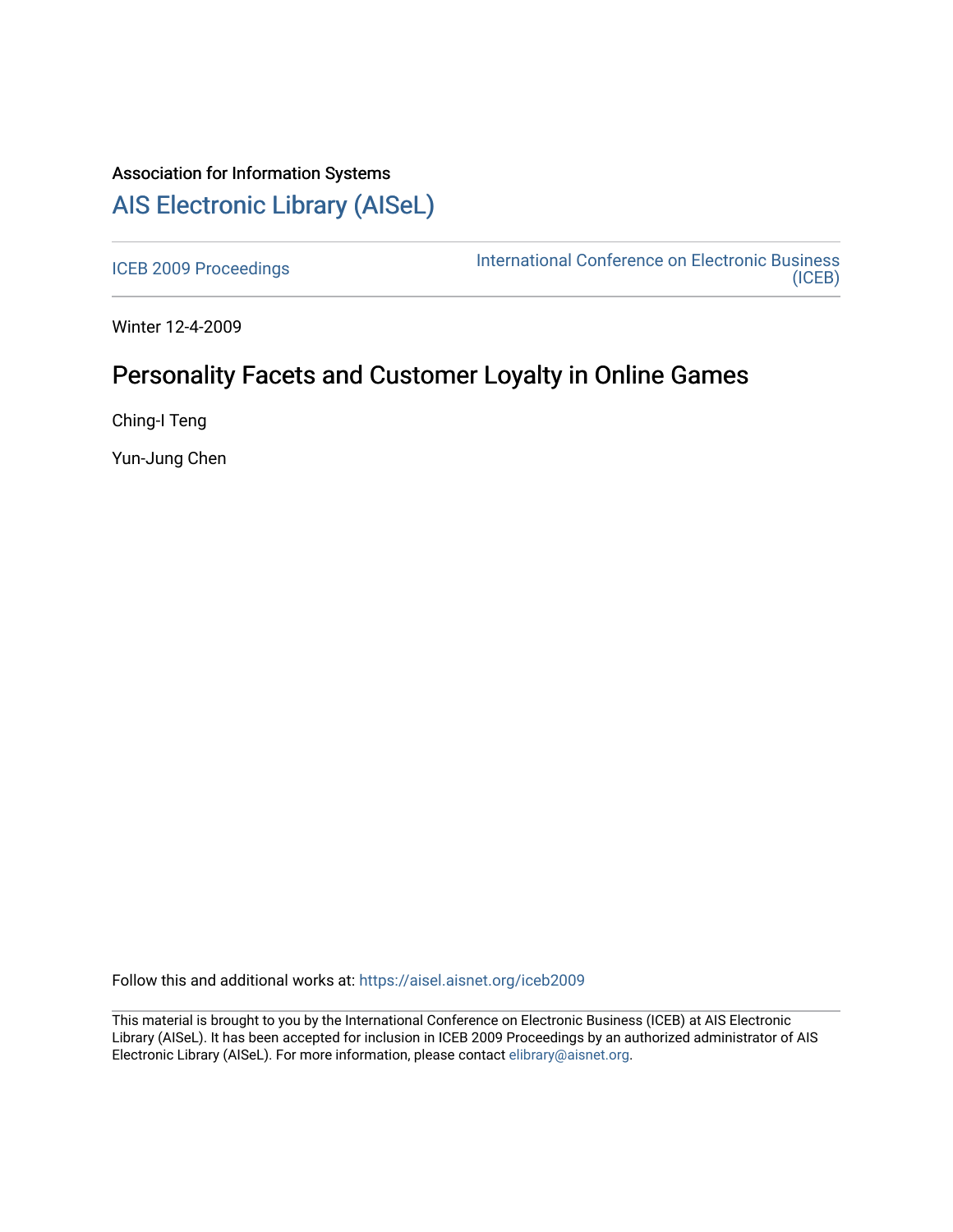# **PERSONALITY FACETS AND CUSTOMER LOYALTY IN ONLINE GAMES**

Ching-I Teng<sup>1</sup> and Yun-Jung Chen<sup>2</sup> Department of Business Administration, Chang Gung University, Taiwan

 $\frac{1}{2}$ chingit@mail.cgu.edu.tw;  $\frac{2}{3}$ dinos1910@yahoo.com.tw

# **Abstract**

Online games have attracted numerous customers and brought stable revenues to game providers. However, some customers frequently switch to other games, and thus, it is important to identify which customers are likely loyal customers. The literature has identified openness, conscientiousness, and extraversion as predictors for loyalty in online games (Teng, Huang, Jeng, Chou, & Hu, 2008). However, the three broad traits contain multiple facets. Thus research addressing the three broad traits may mix the influences of multiple facets. Thus this study investigates the influences of personality facets on online game customer skill, challenge, flow experience, and loyalty.

The sample comprised 994 online gamers. This study employed structural equation modeling for analysis, and found that (1) ideas and achievement striving are positively related to skill, (2) achievement striving, competence, and excitement-seeking are positively related to challenge, (3) gregariousness is positively related to interdependence, (4) fantasy, skill, challenge, and interdependence are positively related to customer likelihood of experiencing flow, and (5) experienced flow is positively related to customer loyalty.

The study findings suggest managers improve gamer skill and challenge when gamers are in their early stages in online games, boosting their likelihood of experiencing flow and thus building their loyalty. Managers are also suggested to target individuals who are high in personality facets such as ideas, achievement striving, competence, excitement- seeking, to effectively build a loyal customer base. Educators are also suggested to notice students who are high in those personality facets, because these students may continuously play online games when they begin to play.

**Keywords:** Online games, personality trait, personality facet, flow experience, skill, challenge, customer loyalty

# **Introduction**

DFC Intelligence (2006) forecasted that the global revenues of online gaming industry would reach 13 billion dollars in 2011, indicating that online gaming is an important industry. Online gamers frequently switch between games (International Data Corporation, 2008), resulting in losses of game provider revenues. Gamer loyalty may bring substantial and stable revenues.

Recently, Teng (2008) adopted the Big Five personality typology of Costa & McCrae (1992) and found that openness, conscientiousness, and extraversion significantly differ between online gamers and individuals who do not play online games. Each personality trait comprises several facets. For example, conscientiousness contains facets of order, achievement striving, and ability. Thus employment of personality facets can describe personality more preciously, revealing the opportunities to precisely identify the personality of loyal gamers. Identification of loyal gamer personality enables effective allocation of marketing resources. Thus this study investigates the relations between personality facets and gamer loyalty.

# **Literature**

Loyalty indicates the willingness to make repetitive purchases (Dick & Basu, 1994), and thus is one key indicator of marketing effectiveness. Applying loyalty to the e-commerce contexts, e-loyalty indicates the positive attitudes that motivate customers to repetitively purchase from certain e-businesses (Anderson & Srinivasan, 2003). The literature seldom addressed the relations between loyalty and personality, indicating the needs for research.

The literature demonstrated the personality influences on individual behaviors in multiple business contexts (Teng, Hsu, Chien, & Chang, 2007; Teng, Huang, & Tsai, 2007). Recent studies have identified that openness, conscientiousness, and extraversion are three key personality traits in online gaming (Teng, 2008). Thus this study aims to further investigate the facets associated with these three traits. Utilization of facets is more precious then that of broad traits (Soto & John, 2009).

Costa & McCrae (1992) delineated 18 facets regarding these three traits. Inclusion of all 18 facets makes a study overly complex, supporting the necessity to include part of them. Basing on the relevance with gamer loyalty, the present study chose to investigate 7 of them, that is, fantasy, ideas (as included in openness), order, achievement striving, competence (as included in conscientiousness), excitement-seeking and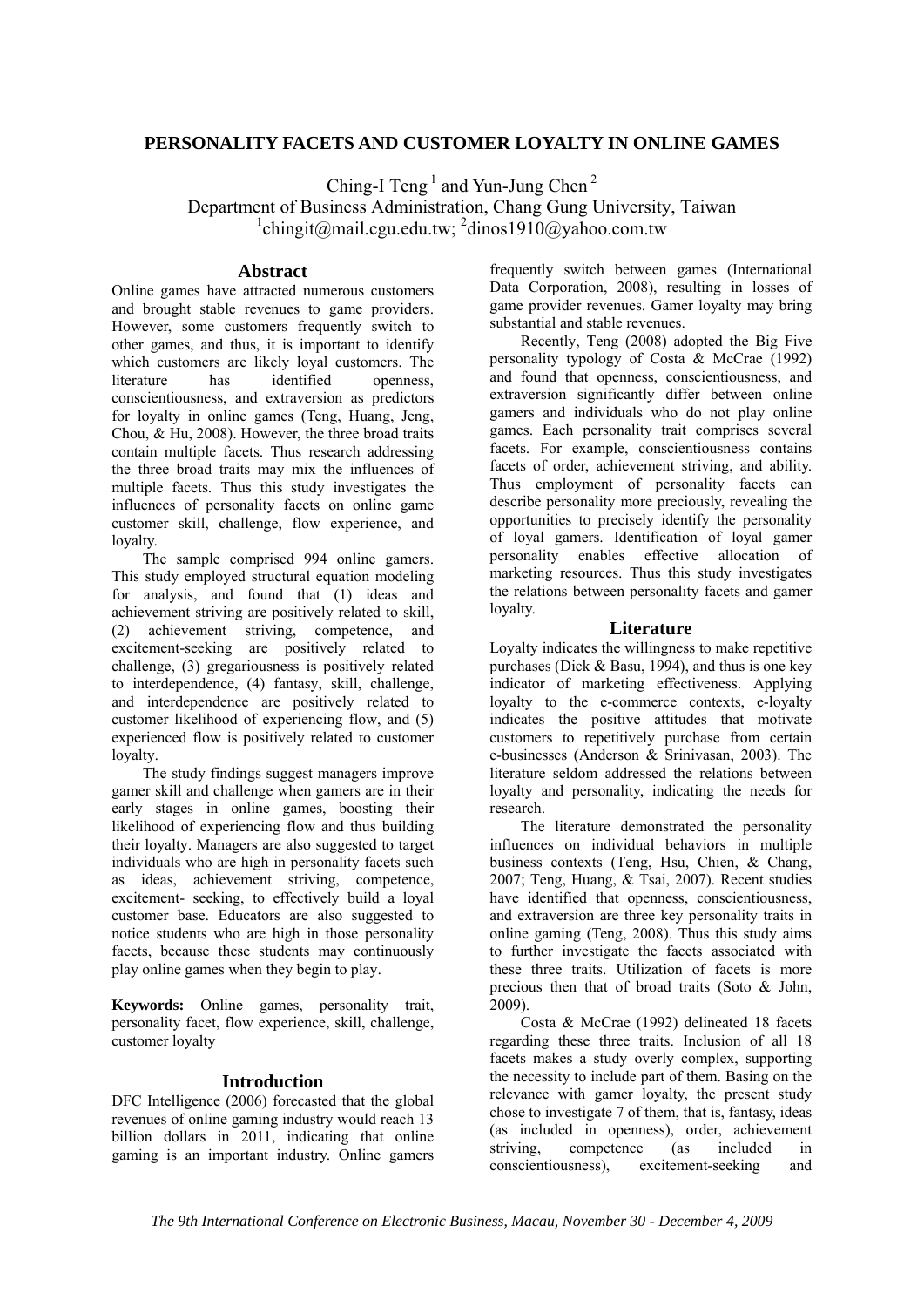Hgregariousness (as included in extraversion).

Costa & McCrae (1992) defined all the facets. Fantasy indicates the individual tendency to position oneself in a virtual environment imagined by ones' self. Ideas indicate the individual willingness to understand and learn new knowledge. Order indicates the employment of organization and regularity. Achievement striving is aggression and strong needs for a sense of achievement. Competence indicates belief in self's abilities. Excitement-seeking is the tendency to be bold and adventurous. Gregariousness refers to the preference to being in groups.

When discussing the relations between personality and gamer loyalty, flow is one critical mediator (Teng *et al*., 2008), motivating the present study to include flow as a key moderator. Flow is an experience in which individuals totally concentrate on activities and obtain implicit pleasures (Hsu & Lu, 2004). In flow, customers lose the senses of themselves and perceive distorted time duration (Csikszentmihalyi, 1997). Flow fosters extreme or optimal pleasure in Internet activities (Chen, Wigand, & Nilan, 1999; Csikszentmihalyi, 1997). The reinforcement theory (Skinner, 1969) posits that positive experiences or feedbacks motivate individuals to conduct behaviors associated with repetitive experiences or continuous feedbacks. Applying the reinforcement theory to flow, online gamers who experience flow are likely to play online games repetitively for experiencing flow again. Restated, flow urges gamers to repetitively play online games, indicating the potential relation between flow and gamer loyalty.

The literature indicates that flow comprises high levels of skills and challenges (Chen *et al*., 1999). Skill indicates the capability for engaging in activities (Novak, Hoffman, & Yung, 2000). Applying the definition of skill to online gaming, the present study defined skill as the capabilities for gamers to engage in gaming. Challenge indicates the opportunities with which users can demonstrate their capabilities (Hoffman & Novak, 1996). The present study, in online gaming contexts, defined challenge as difficulties with which gamers accept and implement tasks in online gaming. Since skill and challenge are two keys to flow, the present study took them into our theoretical model.

The literature on flow has not covered the social aspect in online gaming. When gamers regard their friends as very important, they are likely to devote much of their energy to online gaming, creating a high level of concentration. Concentration also drives flow (Hsu & Lu, 2004). Thus consideration of the social aspect is adequate when discussing antecedents of flow. In the

literature of Internet interpersonal relationships, interdependence is one important construct, which increases the intimacy and relevance of online friends to individuals (Parks & Floyd, 1996). Interdependence is thus likely another antecedent of flow. The following develops the hypotheses that linking personality, flow and its antecedents, and gamer loyalty.

# **Hypotheses**

Fantasy indicates the individual tendency to position oneself in a virtual environment imagined by ones' self (Costa & McCrae, 1992). That is, individuals characterized by a high level of fantasy may likely posit themselves into gaming worlds and loss their sense of selves. Since the loss of sense of one's self features flow (Csikszentmihalyi, 1997), a positive relation can be hypothesized between fantasy and flow.

# **H1: Fantasy is positively related to flow.**

Ideas indicate the individual willingness to understand and learn new knowledge (Costa & McCrae, 1992). Individuals with a high level of ideas are likely to understand and learn new knowledge regarding the game world when playing online games. They are likely to increase their capabilities (or skills) in gaming faster than other gamers, creating a hypothetical relation between ideas and skills.

# **H2: Ideas is positively related to skills.**

Order indicates the employment of organization and regularity (Costa & McCrae, 1992). Applying this trait to online gamers, online gamers with a high level of order are likely to search official or forum websites to look for tips, maps, stories, quests, scenarios, or secrets for successful gaming, in order to make their gaming organized. Organized gaming behavior increases their capability for successful gaming (or gaming skills). Thus this study hypothesized a positive relation between order and skills.

#### **H3: Order is positively related to skills.**

Achievement striving is aggression and strong needs for a sense of achievement (Costa & McCrae, 1992). Individuals with strong achievement striving are likely to be diligent, purposive, and achievement- oriented (Costa & McCrae, 1992). In online gaming, gamers with strong achievement striving are likely to be diligent in improving their gaming capabilities (or skills) for reaching their goals and achievements in online gaming, thus yielding a positive link between achievement striving and skills.

# **H4: Achievement striving is positively related to skills.**

Individuals with strong achievement striving are likely to be diligent, purposive, and achievementoriented (Costa & McCrae, 1992). Applying to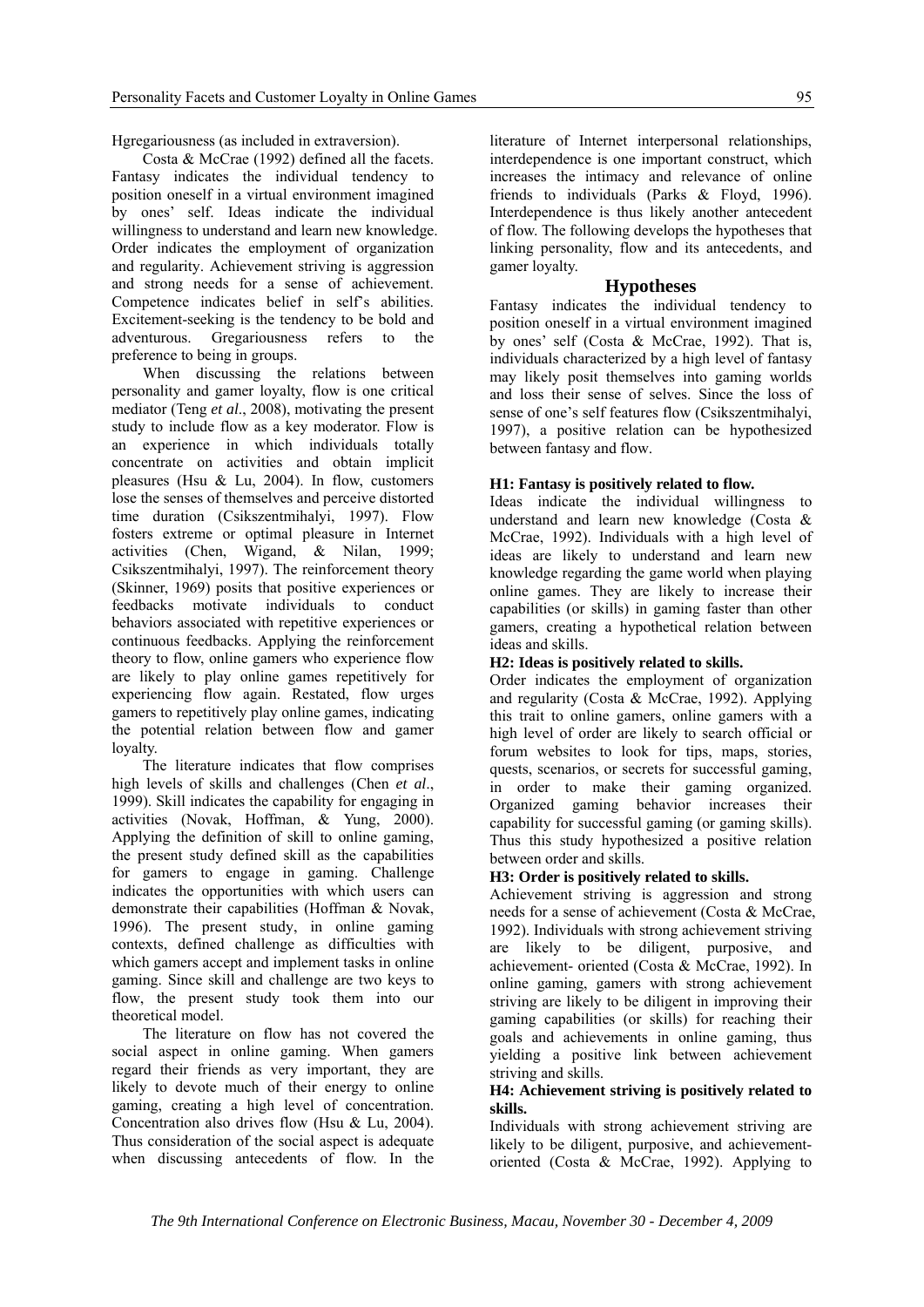96 Ching-I Teng, Yun-Jung Chen

online gaming, gamers with strong achievement striving are likely to accept tough challenges that enhance their sense of achievement when overcoming those challenges. Restated, achievement striving may be positively associated with the difficulties of which challenges accepted.

# **H5: Achievement striving is positively related to challenges.**

Competence indicates individual belief in one's capabilities (Costa & McCrae, 1992). Such construct is similar to self-efficacy. The self efficacy theory (Bandura, 1997) posits that self-efficacy (the belief in that oneself can accomplish certain tasks) improves individual tendency to engage in associated activities. In online gaming, contexts, gamers who have strong competence (or self-efficacy) are likely to engage in difficult gaming tasks in which they feel they are capable to deal with. Restated, competence may have a hypothetical relation with challenges.

# **H6: Competence is positively related to challenges.**

Excitement-seeking is the tendency to be bold and adventurous (Costa & McCrae, 1992). Uncertainty and risks are generally associated with adventures. Thus individuals with strong excitement- seeking tendency are likely to accept uncertainty and risks. In online gaming, touch challenges are generally associated with uncertainty, risks, and novel virtual-world adventures that fascinate gamers with strong excitement-seeking.

# **H7: Excitement-seeking is positively related to challenges.**

Gregariousness refers to the preference to being in groups (Costa & McCrae, 1992). The preference to being in groups prevents individuals to do anything deviating from the opinions of other group members. Individuals with strong gregariousness are thus likely to rely on other group member for making decisions. Reliance on others for making decisions was defined as interpersonal interdependence (Parks & Floyd, 1996). Thus gregariousness may have a positive link to interdependence.

# **H8: Gregariousness is positively related to interdependence.**

The literature agrees that skill is one key antecedent to comprise flow (Novak *et al*., 2000; Teng *et al*., 2008). The theory of four channels of flow (Csikszentmihalyi, 1997) also indicates that a high level of skill is necessary for creating flow. This study agrees with the literature and thus hypothesized a positive relation between flow and skills. Although this hypothesis is not new to the literature, this hypothesis is necessary in linking personality and gamer loyalty, indicating its adequacy to be developed.

**H9: Skill is positively related to flow.** 

The literature and the theory of four channels of flow (Csikszentmihalyi, 1997; Novak *et al*., 2000) also agree that challenge is a key to flow experiences. The present study agrees with the literature and thus hypothesized the positive link between challenge and gamer likelihood of experiencing flow.

# **H10: Challenge is positively related to flow.**

Reliance on others for making decisions was defined as interpersonal interdependence (Parks & Floyd, 1996). In online games, gamers often form task groups that are aimed to collectively accomplish difficult tasks and exciting adventures. In such tasks and adventures, gamers need successful teamwork and total concentration of all members since they are critical for the group success. Total concentration to gaming is thus expected or required by all group members. Gamers with strong interdependence with other gamers are thus likely strongly motivated to comply with such expectation or requirement, by totally concentrating on gaming. Total totally concentrating on gaming. Total concentration is key to flow (Hsu & Lu, 2004), consequently yielding a positive link between interdependence and flow.

#### **H11: Interdependence is positively related to flow.**

Flow is an implicitly happy and enjoyable experience (Csikszentmihalyi, 1997), which brings positive value to users. The reinforcement theory (Skinner, 1969) posits that positive feedbacks reinforce or encourage individuals to engage in activities that may repetitively bring positive feedbacks. Applying to online gaming contexts, gamers who experienced flow are likely to play online games repetitively, since they are reinforced by positive feelings associated with flow. Thus flow and gamer loyalty may have a positive relation.

# **H12: Flow is positively related to gamer loyalty.**

Figure 1 illustrates the study hypotheses.



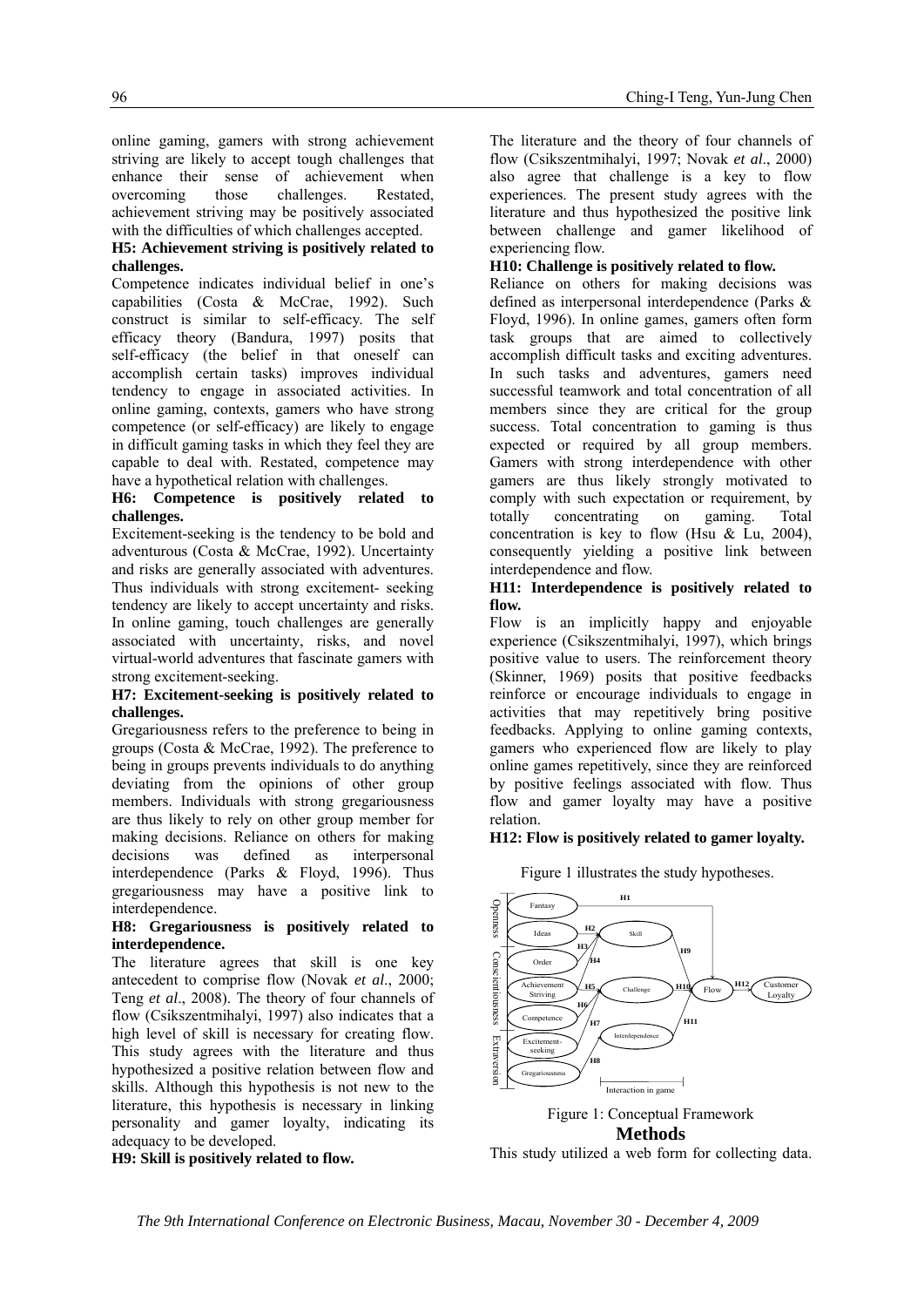Online gamers were solicited from forums and electronic bulletins associated with online games. The sample comprised 1013 online gamers, leading to 994 effective responses and an effective response ratio of 98.1%. Among the sample, 63.9% were male,  $46.2\%$  were aged <22 years old, and  $62.0\%$ had a monthly income  $> $100$  US.

Items measuring personality facets came from the NEO-PI-R developed by Costa and McCrae (1992). Items measuring skill, challenge, and flow came from the scales of Novak *et al*. (2000). Items measuring gamer loyalty were modified from the scale of Zeithaml, Berry, and Parasuraman (1996). Items measuring interdependence came from the scale of Parks and Floyd (1996). Items were slightly modified to fit the research contexts.

Items measuring each construct had Cronbach's  $\alpha$  >.7, except for items measuring order. Such exception may come from some strong sentences made in the items measuring order, encouraging future examination of the order scale. Items measuring each construct had a composite reliability >.6 and an average variance extracted (AVE) >.5, satisfying the criterion of Bagozzi and Yi (1988) for reliability.

All indicator loadings exceeded .5 and had *t* values >2, suggesting the convergent validity. The maximum squared correlation between constructs (.31) was below the minimum AVE (.55), indicating the discrminant validity for the study measures.

This study conducted a confirmatory factor analysis and yielded fit indices that are acceptable  $(\gamma 2=5392.59, \text{NFI} = .90, \text{CFI} = .91, \text{IFI} = .91,$ RMSEA=.081). Correlations between constructs were <.56, further suggesting the measurement discriminant validity and the absence of common method biases.

#### **Analysis**

This study utilized structural equation modeling technique to test the hypotheses. Table 1 lists the testing results. All hypotheses were supported, except for the path from order to skill, which had a path coefficient of .04. One potential explanation may be that order is related to both organization and regularity (Costa & McCrae, 1992). Organization, though, helps learning in online games, whereas organization and regularity formulate gamer rigidity in their gaming behavior. The rigidity of gaming behavior may take a period of time to be changed even when they learn something new from other gamers. Thus this study did not observe the hypothetical positive relation between order and gamer skills.

Table 1: Hypotheses Testing Results

| Hypothesis                             | Path |
|----------------------------------------|------|
| $\vert$ H1: Fantasy $\rightarrow$ Flow |      |

| Hypothesis                                       | Path   |
|--------------------------------------------------|--------|
| H2: Ideas $\rightarrow$ Skill                    | $.24*$ |
| H3: Order $\rightarrow$ Skill                    | .04    |
| H4: Achievement Striving $\rightarrow$ Skill     | $.16*$ |
| H5: Achievement Striving $\rightarrow$ Challenge | $.15*$ |
| H6: Competence $\rightarrow$ Challenge           | $19*$  |
| H7: Excitement-seeking $\rightarrow$ Challenge   | $.09*$ |
| H8: Gregariousness $\rightarrow$ Interdependence | $.08*$ |
| $H9: Skill \rightarrow Flow$                     | $11*$  |
| H10: Challenge $\rightarrow$ Flow                | $.08*$ |
| H11: Interdependence $\rightarrow$ Flow          | $.11*$ |
| $H12$ Flow $\rightarrow$ Loyalty                 | $.28*$ |

*Note*. *Path* denotes the standardized path coefficient. \* denotes a *p* value <.05.

The fit indices of the structural model were also acceptable ( $\gamma$ 2 = 6256, NFI = .88, CFI = .89, IFI= .89, RMSEA = .089), indicating the fit of our theoretical model to the empirical data.

# **General Discussion**

This study identified six personality facets that may indirectly lead to gamer loyalty, contributing to the Internet marketing and the e-business literature. This study also supported the moderator role of skill, challenge, interdependence, and flow in the relations between personality facets and gamer loyalty, explaining the processes by which personality facets formulate the gamer loyalty.

Specifically, this study found that: (1) ideas and achievement striving are positively related to skill, (2) achievement striving, competence, and excitement- seeking are positively related to challenge, (3) gregariousness is positively related to interdependence, (4) fantasy, skill, challenge, and interdependence are positively related to customer likelihood of experiencing flow, and (5) experienced flow is positively related to customer loyalty.

This study extended the study of Teng *et al*. (2008) which found that openness, conscientiousness, and extraversion are critical personality traits to online gaming. The present study in-depth investigated the relations between personality and gamer loyalty by utilizing personality facets that explain and describe personality than broad traits. The present study demonstrated that six facets among the three traits (as discussed in Teng *et al*., 2008) were critical to gamer loyalty, enabling subtle targeting and customer management practices of online game providers.

This study recommends online game providers to target the prospect gamers who are high in fantasy, ideas, achievement-striving, competence,